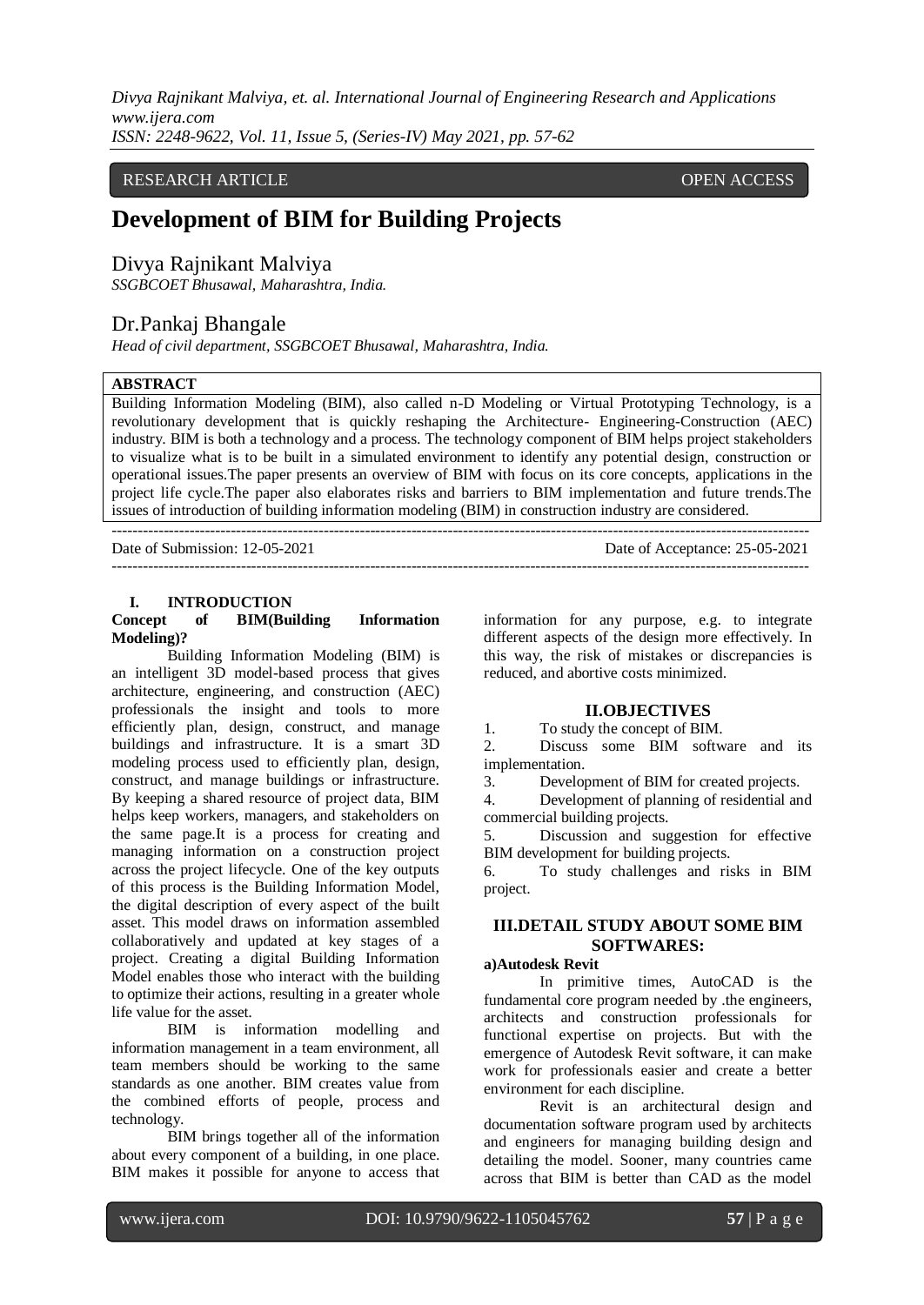was accurate and quickly developed.

[BIM Services i](https://www.bimservicesindia.com/)s a process and not an application beneath the umbrella is Revit software. It is creating models which are used for planning, design, construction and management of building a design to make the construction projects faster, economical with causing less harm to the environment. BIM Model makes the exterior and interior elements which can be changed and stay updated while any third party personnel can work in it.

#### **b)Google sketchUp**

SketchUp is an intuitive 3D modeling application that lets you create and edit 2D and 3D models with a patented "Push and Pull" method. The Push and Pull tool allows designers to extrude any flat surface into 3D shapes. All you have to do is click an object and then start pulling it until you like what you see.

SketchUp is a program used for a wide range of 3D modeling projects like architectural, interior design, landscape architecture, and video game design, to name a few of its uses.

The program includes drawing layout functionality, surface rendering, and supports thirdparty plugins from the [Extension Warehouse.](https://extensions.sketchup.com/) The app has a wide range of applications, including in the worlds of architecture, interior design, landscaping, and video game design. Sketchup has also found success with people who want to create, share, or download 3D models for use with 3D printers.

Sketchup was created in 1999 by @Last Software. In 2006, Google acquired SketchUp after @Last Software created a plugin for Google Earth that caught the eye of the tech giant. In 2012, Trimble Navigation (now Trimble Inc.) acquired Sketchup from Google and expanded the app by launching a new website that hosts plugins and extensions.

## **IV.CREATED PLANS IN BIM SOFTWARES: 3D REVIT ARCHITECTURAL PLAN**



Isometric view1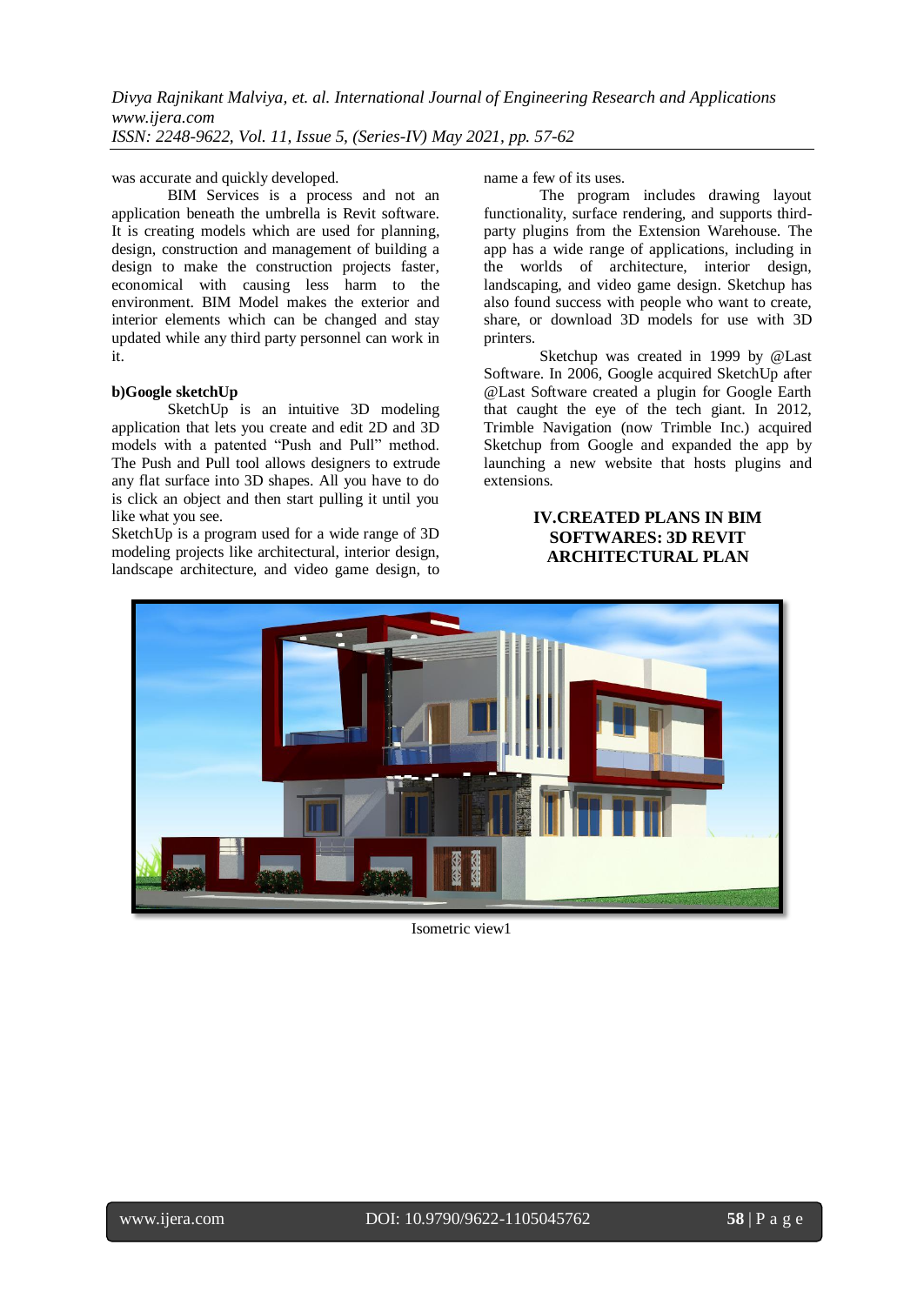

Isometric view 2



left side view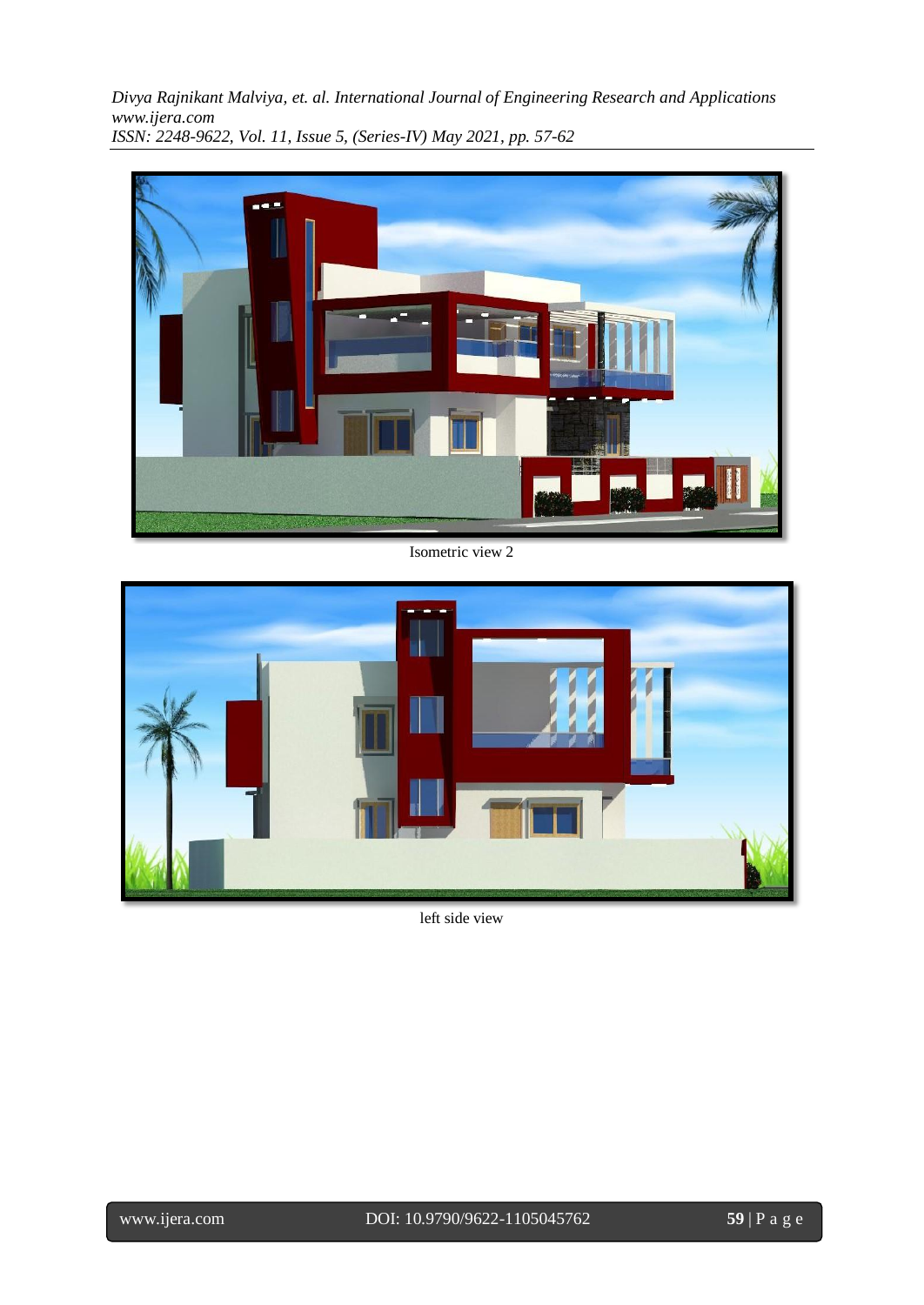

Right side view



Front side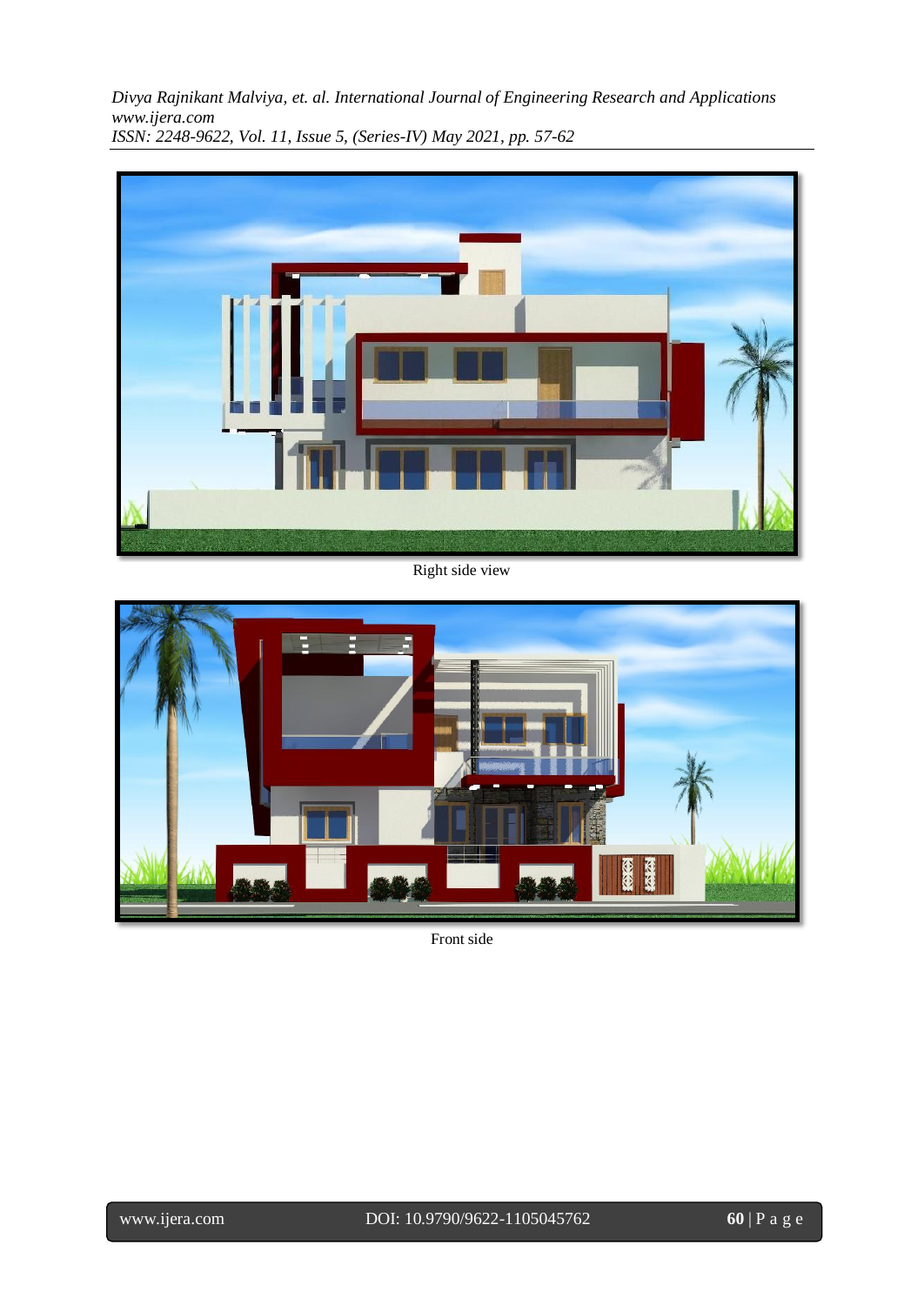

Back side

#### **V.DIFFERENCES WHILE DESIGNING RESIDENTIAL AND COMMERCIAL BUILDINGS:**

Both residential and commercial building design require similar planning and infrastructural integrity. But there are key differences between the two, which can be summed up in three main differences.

#### **Building Needs**

Residential buildings are for people to live in. Commercial buildings, on the other hand, have many purposes that can affect the design.Some commercial buildings are businesses or retail stores, which require specific design elements like:

- 1. Storerooms
- 2. Offices
- 3. Meeting rooms

Other examples of commercial [buildings](https://www.designblendz.com/blog/a-commercial-real-estate-business-plan-that-works-for-you) are schools, hospitals, police stations, and government buildings. Each of these would require different architecture to accommodate the building's needs.For example, hospitals would need operating rooms, while schools would need a gymnasium. Each building also requires different electrical and plumbing planning.

#### **Unique Requirements**

Many commercial buildings will have more people in them at one time. This alters the building codes and the safety elements compared to a residential building housing only 5

people.Commercial buildings often have other unique additions that residential buildings don't have, like:

- 1. Elevators
- 2. Escalators
- 3. Parking structures
- 4. Cafeterias
- 5. Gyms
- 6. Restaurant kitchens
- 7. Large bathrooms
- 8. Conference rooms Size

We mentioned how commercial buildings often have more people in them than residential buildings. Why are there usually more people within commercial buildings? Simple: commercial buildings and architecture projects are usually larger than residential buildings. To accommodate more people, commercial buildings are made to be larger. The larger size definitely has an effect on the architectural design compared to designing a home. While [residential](https://www.designblendz.com/services/residential-construction) and commercial architecture design do have some common ground, there are key differences that change how different buildings are designed.

#### **VI.KEY FEATURES OF BIM**

1. Uses 3D models to capture, explore, and maintain consistent and coordinated planning, design, construction, and operational data.

2. Provides greater project insight for cost, schedule, and constructability.

3. Uses and shares consistent data whether you're at your desk or in the field.